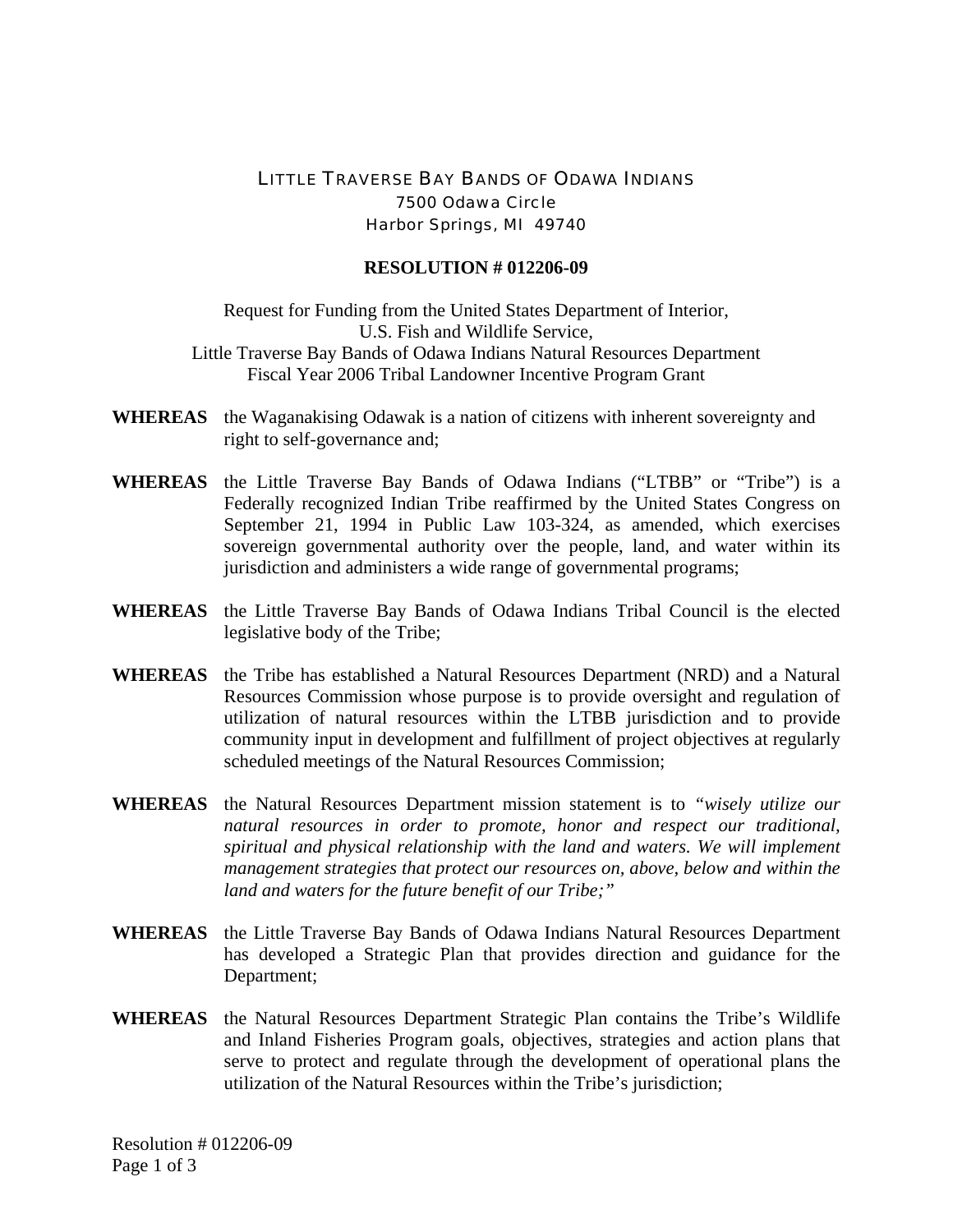**WHEREAS** the U.S. Department of Interior, Fish and Wildlife Service has announced funding availability for Indian tribes to improve, preserve, or maintain habitat for endangered, threatened, candidate, or other at-risk species including species designated by tribes to be at-risk;

**THEREFORE BE IT RESOLVED** that the Tribal Council of the Little Traverse Bay Bands of Odawa Indians authorizes and supports this request for funding from the United States Department of Interior, U.S. Fish and Wildlife Service, Fiscal Year 2006 Tribal Landowner Incentive Program to assist the Tribe in fulfilling its Natural Resources Strategic Plan goals and objectives while addressing the U.S. Fish and Wildlife Service Goal 1 – Sustainability of Fish and Wildlife Populations, Goal 1.3 – Inter-jurisdictional Fish.

**BE IT FURTHER RESOLVED** that Tribal Chairman Frank Ettawageshik or Tribal Administrator Albert Colby Jr., or another designee from the Tribal Chairman is authorized to execute any documents necessary to receive and administer funds under the grant.